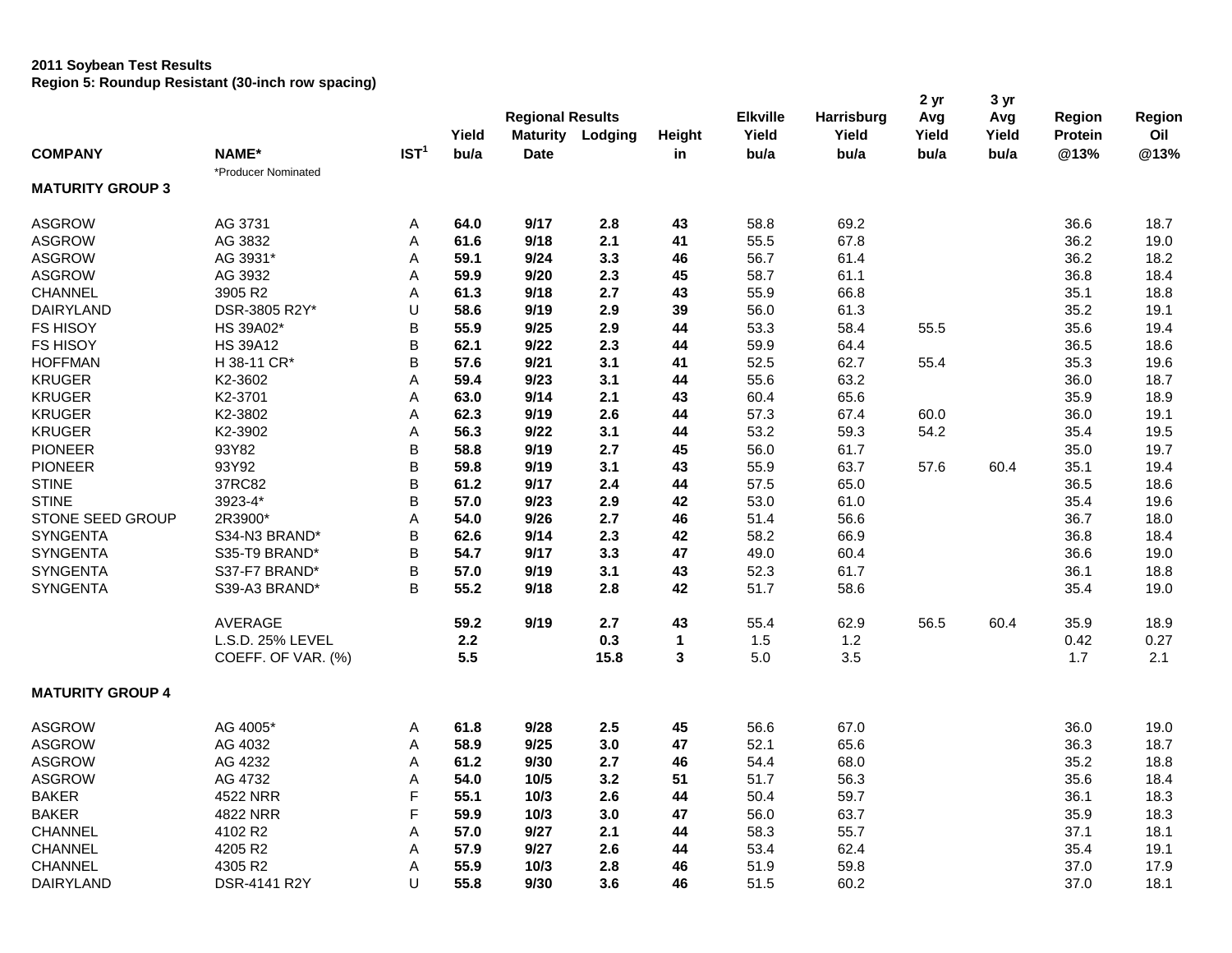## **2011 Soybean Test Results Region 5: Roundup Resistant (30-inch row spacing)**

|                  |                               |                  | Yield        | <b>Regional Results</b><br><b>Maturity</b> | Lodging | Height   | <b>Elkville</b><br>Yield | Harrisburg<br>Yield | 2 <sub>yr</sub><br>Avg<br>Yield | 3 yr<br>Avg<br>Yield | <b>Region</b><br><b>Protein</b> | Region<br>Oil |
|------------------|-------------------------------|------------------|--------------|--------------------------------------------|---------|----------|--------------------------|---------------------|---------------------------------|----------------------|---------------------------------|---------------|
| <b>COMPANY</b>   | NAME*                         | IST <sup>1</sup> | bu/a         | <b>Date</b>                                |         | in       | bu/a                     | bu/a                | bu/a                            | bu/a                 | @13%                            | @13%          |
|                  | *Producer Nominated           |                  |              |                                            |         |          |                          |                     |                                 |                      |                                 |               |
| <b>DAIRYLAND</b> | DSR-4242 R2Y*                 | B                | 51.2         | 10/3                                       | 3.1     | 46       | 47.5                     | 54.8                | 51.8                            |                      | 37.0                            | 17.7          |
| <b>DAIRYLAND</b> | <b>DSR-4300 RR</b>            | B                | 54.0         | 10/3                                       | 3.2     | 45       | 50.5                     | 57.5                |                                 |                      | 36.4                            | 18.9          |
| <b>DAIRYLAND</b> | DST 43-001 R2Y                | U                | 52.2         | 10/2                                       | 2.6     | 47       | 48.7                     | 55.7                |                                 |                      | 36.5                            | 18.0          |
| DAIRYLAND        | DST 45-001 R2Y                | B                | 59.0         | 10/5                                       | 2.7     | 46       | 53.4                     | 64.5                |                                 |                      | 34.9                            | 18.2          |
| DAIRYLAND        | DST 45-002 R2Y                | U                | 51.3         | 10/3                                       | 2.6     | 46       | 46.2                     | 56.4                |                                 |                      | 36.2                            | 18.0          |
| DYNA-GRO         | 31RY45                        | Α                | 59.5         | 10/4                                       | 2.7     | 45       | 54.0                     | 65.0                |                                 |                      | 34.1                            | 18.6          |
| DYNA-GRO         | 33RY47                        | Α                | 54.5         | 10/6                                       | 3.0     | 49       | 49.1                     | 59.8                |                                 |                      | 36.2                            | 17.7          |
| DYNA-GRO         | 36C44*                        | B                | 58.8         | 10/1                                       | 2.5     | 39       | 55.0                     | 62.6                | 57.6                            | 62.6                 | 35.4                            | 19.1          |
| DYNA-GRO         | 37RY47*                       | A                | 59.5         | 10/5                                       | 2.8     | 45       | 56.6                     | 62.3                | 60.0                            |                      | 36.3                            | 18.1          |
| DYNA-GRO         | 39RY43                        | Α                | 60.5         | 9/28                                       | 2.7     | 45       | 55.9                     | 65.1                |                                 |                      | 35.6                            | 18.9          |
| <b>EAGLE</b>     | ES 4777 RR*                   | B                | 51.8         | 10/7                                       | 2.7     | 47       | 46.6                     | 57.0                |                                 |                      | 35.9                            | 18.0          |
| <b>EAGLE</b>     | ES 4818 RR*                   | B                | 51.8         | 10/11                                      | 3.6     | 50       | 50.0                     | 53.7                |                                 |                      | 35.7                            | 18.0          |
| <b>EXCEL</b>     | 4500 NNR2Y                    | U                | 53.7         | 9/30                                       | 2.7     | 47       | 48.7                     | 58.8                |                                 |                      | 36.7                            | 17.9          |
| FS HISOY         | <b>HS 40A12</b>               | B                | 59.9         | 9/23                                       | 2.4     | 43       | 57.0                     | 62.9                |                                 |                      | 35.7                            | 18.8          |
| <b>FS HISOY</b>  | <b>HS 41A12</b>               | B                | 56.2         | 10/1                                       | 2.7     | 48       | 52.7                     | 59.7                |                                 |                      | 35.9                            | 18.6          |
| <b>FS HISOY</b>  | <b>HS 42A12</b>               | B                | 59.2         | 9/29                                       | 2.6     | 44       | 57.7                     | 60.7                |                                 |                      | 35.7                            | 18.8          |
| FS HISOY         | <b>HS 45A02</b>               | B                | 59.2         | 10/3                                       | 2.0     | 44       | 54.9                     | 63.4                | 56.8                            |                      | 35.9                            | 18.6          |
| FS HISOY         | <b>HS 45A12</b>               | B                | 53.4         | 10/1                                       | 2.7     | 46       | 50.0                     | 56.8                |                                 |                      | 36.1                            | 18.2          |
| FS HISOY         | HS 45T70*                     | B                | 54.7         | 10/2                                       | 2.2     | 39       | 53.2                     | 56.1                | 56.3                            | 61.7                 | 35.4                            | 19.0          |
| FS HISOY         | <b>HS 47A02</b>               | B                | 52.6         | 10/4                                       | 3.2     |          | 47.1                     | 58.1                | 54.2                            |                      | 37.3                            | 18.0          |
| <b>FS HISOY</b>  |                               | B                |              | 10/7                                       | 2.9     | 51       |                          |                     |                                 |                      |                                 |               |
| <b>GATEWAY</b>   | <b>HS 47A12</b><br>4RC498CTA* | U                | 56.6<br>49.1 | 10/5                                       | 3.0     | 49<br>47 | 55.0<br>46.1             | 58.3<br>52.1        |                                 |                      | 36.0<br>36.1                    | 17.8          |
| <b>GATEWAY</b>   | 4RS431*                       | U                | 56.8         | 9/28                                       | 2.1     |          | 53.5                     | 60.0                |                                 |                      | 34.1                            | 18.3<br>19.6  |
| <b>HOFFMAN</b>   | H 40-10 CR                    | B                | 54.0         | 9/24                                       | 2.6     | 41<br>45 | 51.1                     | 56.9                | 53.2                            | 58.5                 | 36.2                            | 19.0          |
| <b>HOFFMAN</b>   | H 41-21 CR2*                  | B                |              |                                            |         | 45       | 50.3                     | 56.6                |                                 |                      | 36.5                            |               |
| <b>HOFFMAN</b>   |                               | B                | 53.4         | 9/27<br>9/28                               | 2.6     |          | 50.9                     |                     |                                 |                      |                                 | 18.1          |
|                  | H 43-09 CR                    |                  | 54.0         |                                            | 2.6     | 45       |                          | 57.0                | 54.1                            |                      | 36.1                            | 19.1          |
| <b>HOFFMAN</b>   | H 43-11 CR2                   | B                | 51.5         | 10/4                                       | 3.2     | 49       | 49.0                     | 53.9                |                                 |                      | 37.2                            | 17.3          |
| <b>HOFFMAN</b>   | H 46-09 CR                    | B                | 56.6         | 10/3                                       | 2.4     | 49       | 54.1                     | 59.1                | 57.5                            | 61.6                 | 35.4                            | 19.7          |
| <b>HORNBECK</b>  | <b>HBK R4527*</b>             | B                | 48.6         | 10/3                                       | 3.0     | 50       | 46.0                     | 51.2                |                                 |                      | 36.6                            | 17.9          |
| <b>KRUGER</b>    | K <sub>2</sub> -4101          | A                | 53.7         | 9/25                                       | 2.5     | 46       | 49.7                     | 57.7                | 48.9                            |                      | 36.1                            | 18.4          |
| <b>KRUGER</b>    | K2-4102                       | Α                | 55.6         | 9/27                                       | 2.6     | 44       | 50.2                     | 60.9                |                                 |                      | 36.3                            | 18.6          |
| <b>KRUGER</b>    | K2-4201                       | Α                | 49.8         | 10/2                                       | 2.7     | 51       | 45.6                     | 54.1                | 50.0                            |                      | 36.5                            | 17.6          |
| <b>KRUGER</b>    | K2-4202                       | A                | 54.7         | 9/28                                       | 2.8     | 48       | 52.9                     | 56.6                | 55.5                            |                      | 36.7                            | 18.1          |
| <b>KRUGER</b>    | K2-4302                       | Α                | 57.7         | 10/2                                       | 2.6     | 44       | 55.0                     | 60.3                | 58.9                            |                      | 35.8                            | 18.3          |
| <b>KRUGER</b>    | K2-4502                       | A                | 55.8         | 10/2                                       | 2.9     | 44       | 49.5                     | 62.1                |                                 |                      | 35.6                            | 18.6          |
| <b>KRUGER</b>    | K2-4601                       | A                | 57.1         | 9/30                                       | 2.2     | 46       | 52.1                     | 62.2                | 56.7                            |                      | 36.0                            | 18.6          |
| <b>KRUGER</b>    | K2-4701                       | Α                | 52.6         | 10/5                                       | 3.0     | 50       | 50.7                     | 54.5                | 53.4                            |                      | 36.4                            | 17.8          |
| <b>KRUGER</b>    | K2-4801                       | Α                | 54.6         | 10/5                                       | 3.1     | 50       | 52.2                     | 57.0                |                                 |                      | 36.2                            | 17.9          |
| LEWIS            | 422 R2                        | Α                | 56.5         | 9/28                                       | 2.5     | 49       | 52.9                     | 60.0                |                                 |                      | 36.8                            | 18.0          |
| LEWIS            | 441 R2                        | A                | 56.6         | 9/30                                       | 2.0     | 45       | 53.7                     | 59.5                |                                 |                      | 36.0                            | 18.6          |
| LEWIS            | 452 R2                        | A                | 55.6         | 10/5                                       | 2.5     | 44       | 50.2                     | 61.0                |                                 |                      | 34.2                            | 18.7          |